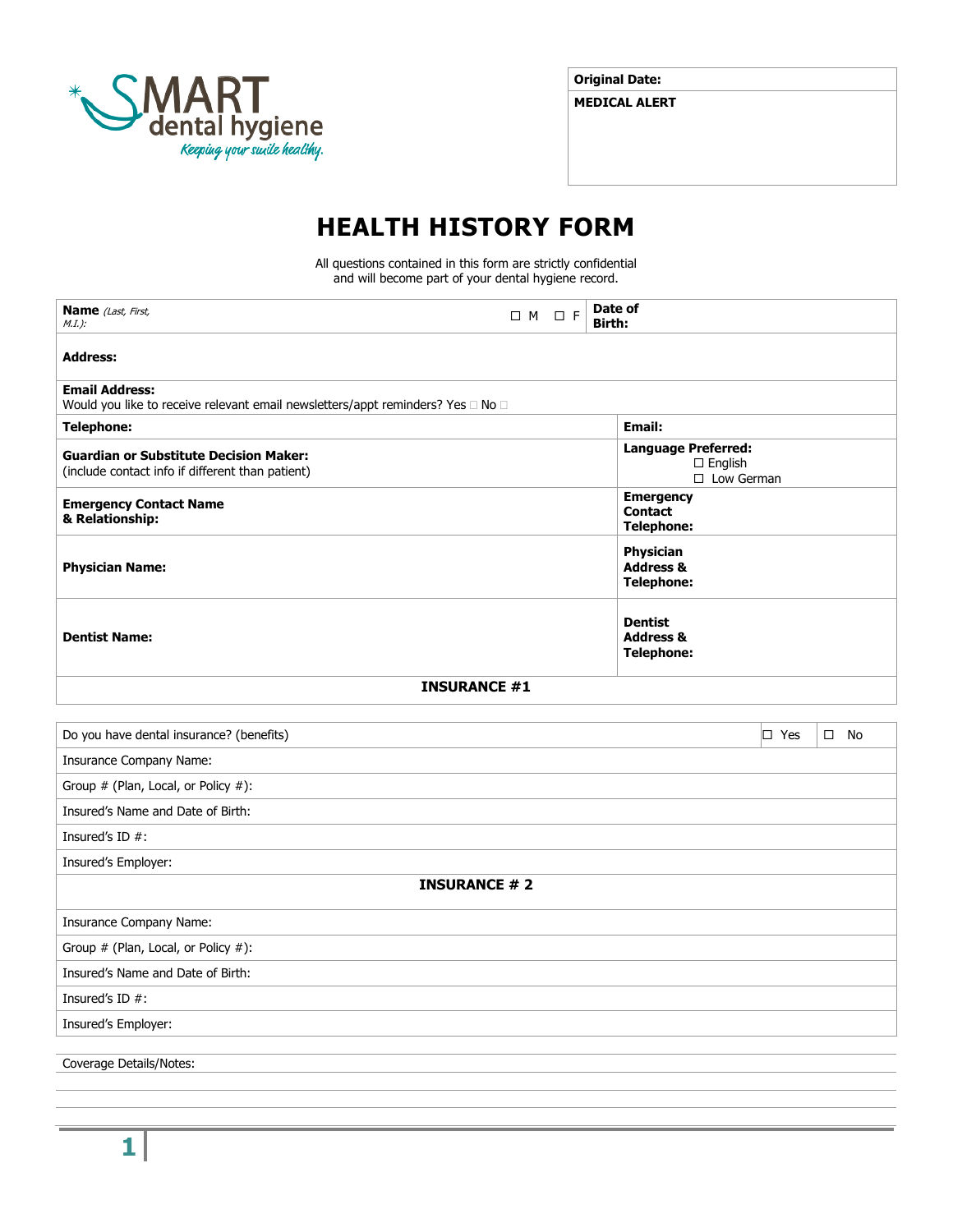| <b>HEALTH HISTORY</b>                                                                                                                                                                                                                                                                                                                                                                                                                                                                                                                |                                                                                                                   |                                                 |                                                                                    |                         |                                                      |                                |                         |
|--------------------------------------------------------------------------------------------------------------------------------------------------------------------------------------------------------------------------------------------------------------------------------------------------------------------------------------------------------------------------------------------------------------------------------------------------------------------------------------------------------------------------------------|-------------------------------------------------------------------------------------------------------------------|-------------------------------------------------|------------------------------------------------------------------------------------|-------------------------|------------------------------------------------------|--------------------------------|-------------------------|
| Do you consider<br>yourself to be in<br>good health?                                                                                                                                                                                                                                                                                                                                                                                                                                                                                 |                                                                                                                   | $\Box$ Yes<br>$\Box$ No                         | Has there been a<br>change in your health<br>in the last year?                     | $\Box$ Yes<br>$\Box$ No | Are you being<br>treated for a medical<br>condition? | $\Box$ Yes $\Box$ No           |                         |
| Are you taking any                                                                                                                                                                                                                                                                                                                                                                                                                                                                                                                   |                                                                                                                   | <b>Condition</b><br><b>Drug</b>                 |                                                                                    |                         | <b>Dosage</b>                                        |                                | <b>Frequency</b>        |
| medications,<br>inhalers, vitamins or                                                                                                                                                                                                                                                                                                                                                                                                                                                                                                |                                                                                                                   |                                                 |                                                                                    |                         |                                                      |                                |                         |
| supplements?                                                                                                                                                                                                                                                                                                                                                                                                                                                                                                                         |                                                                                                                   |                                                 |                                                                                    |                         |                                                      |                                |                         |
| $\Box$ Yes $\Box$ No                                                                                                                                                                                                                                                                                                                                                                                                                                                                                                                 |                                                                                                                   |                                                 |                                                                                    |                         |                                                      |                                |                         |
| When was your last medical visit?                                                                                                                                                                                                                                                                                                                                                                                                                                                                                                    |                                                                                                                   |                                                 |                                                                                    |                         |                                                      |                                |                         |
| Have you had any surgeries?                                                                                                                                                                                                                                                                                                                                                                                                                                                                                                          |                                                                                                                   |                                                 |                                                                                    |                         |                                                      |                                |                         |
| Year                                                                                                                                                                                                                                                                                                                                                                                                                                                                                                                                 | Reason                                                                                                            |                                                 |                                                                                    |                         |                                                      |                                |                         |
|                                                                                                                                                                                                                                                                                                                                                                                                                                                                                                                                      |                                                                                                                   |                                                 |                                                                                    |                         |                                                      |                                |                         |
| <b>Other hospitalizations:</b>                                                                                                                                                                                                                                                                                                                                                                                                                                                                                                       |                                                                                                                   |                                                 |                                                                                    |                         |                                                      |                                |                         |
| Year                                                                                                                                                                                                                                                                                                                                                                                                                                                                                                                                 | Reason                                                                                                            |                                                 |                                                                                    |                         |                                                      |                                |                         |
| Do you have any allergies? List all:                                                                                                                                                                                                                                                                                                                                                                                                                                                                                                 |                                                                                                                   |                                                 |                                                                                    |                         |                                                      | $\square$ Yes                  | $\Box$<br>No.           |
| Are you on a special diet?                                                                                                                                                                                                                                                                                                                                                                                                                                                                                                           |                                                                                                                   | (medications, foods, environment, rubber/latex) |                                                                                    |                         |                                                      | $\square$ Yes                  | $\Box$<br>No            |
|                                                                                                                                                                                                                                                                                                                                                                                                                                                                                                                                      |                                                                                                                   | Do you use tobacco products? What kind:         |                                                                                    |                         |                                                      | □ Yes                          | □<br>No                 |
|                                                                                                                                                                                                                                                                                                                                                                                                                                                                                                                                      |                                                                                                                   | If yes, are you interested in quitting?         |                                                                                    |                         |                                                      | □ Yes                          | No<br>□                 |
|                                                                                                                                                                                                                                                                                                                                                                                                                                                                                                                                      |                                                                                                                   |                                                 | DO YOU HAVE OR HAVE YOU HAD ANY OF THE FOLLOWING CONDITIONS, DISEASES OR PROBLEMS: |                         |                                                      |                                |                         |
| <b>HEART</b>                                                                                                                                                                                                                                                                                                                                                                                                                                                                                                                         |                                                                                                                   |                                                 | Cardiovascular disease (Check all that apply):                                     |                         |                                                      |                                |                         |
| Heart Trouble/ Heart Attack/ Coronary Insufficiency<br>$\Box$<br>High or Low Blood Pressure/ Heart Surgery/ Coronary Occlusion<br>$\Box$<br>Heart Murmur/ Irregular Heart Beat/ Coronary Angioplasty/Stent<br>$\Box$<br>Mitro Valve Prolapse/ Stroke/ Arteriosclerosis<br>$\Box$<br>Congenital Heart Defect/ Congestive Heart Failure/ Rheumatic Fever/ Scarlet Fever<br>$\Box$<br>Chest Pain, Angina, Other:<br>$\Box$<br>Cardiac Pacemaker<br>$\Box$<br>$\Box$<br>Shortness of Breath/Requires extra Pillows for sleeping at night |                                                                                                                   |                                                 |                                                                                    |                         |                                                      |                                |                         |
| <b>LUNGS</b>                                                                                                                                                                                                                                                                                                                                                                                                                                                                                                                         | $\square$ Yes<br>Respiratory conditions such as asthma, tuberculosis, emphysema, persistent cough<br>$\Box$<br>No |                                                 |                                                                                    |                         |                                                      |                                |                         |
| <b>BLOOD</b>                                                                                                                                                                                                                                                                                                                                                                                                                                                                                                                         | □ Yes<br>No<br>Abnormal bleeding, blood disorders/anemia/hemophilia<br>Ω                                          |                                                 |                                                                                    |                         |                                                      |                                |                         |
|                                                                                                                                                                                                                                                                                                                                                                                                                                                                                                                                      | HIV, AIDS or other sexually transmitted infection (chlamydia, gonorrhea, syphilis)<br>□ Yes<br>No<br>□            |                                                 |                                                                                    |                         |                                                      |                                |                         |
|                                                                                                                                                                                                                                                                                                                                                                                                                                                                                                                                      |                                                                                                                   | Alcohol or drug dependency                      |                                                                                    |                         |                                                      | □ Yes                          | $\Box$<br>No            |
|                                                                                                                                                                                                                                                                                                                                                                                                                                                                                                                                      |                                                                                                                   | Herpes (cold sores)                             |                                                                                    |                         |                                                      | □ Yes                          | No<br>$\Box$            |
| <b>NERVES</b>                                                                                                                                                                                                                                                                                                                                                                                                                                                                                                                        | Fainting, dizzy spells                                                                                            |                                                 |                                                                                    | $\square$ Yes           | No<br>$\Box$                                         |                                |                         |
|                                                                                                                                                                                                                                                                                                                                                                                                                                                                                                                                      | Psychiatric or mental health condition<br>$\square$ Yes<br>No<br>□                                                |                                                 |                                                                                    |                         |                                                      |                                |                         |
|                                                                                                                                                                                                                                                                                                                                                                                                                                                                                                                                      | Epilepsy, seizures, or convulsions<br>$\square$ Yes<br>No<br>$\Box$                                               |                                                 |                                                                                    |                         |                                                      |                                |                         |
| <b>ENDOCRINE</b>                                                                                                                                                                                                                                                                                                                                                                                                                                                                                                                     | Diabetes: Type I or Type II<br>No<br>$\square$ Yes<br>□                                                           |                                                 |                                                                                    |                         |                                                      |                                |                         |
|                                                                                                                                                                                                                                                                                                                                                                                                                                                                                                                                      | Hypoglycemia (low blood sugar)<br>$\Box$ Yes<br>$\Box$<br>No                                                      |                                                 |                                                                                    |                         |                                                      |                                |                         |
|                                                                                                                                                                                                                                                                                                                                                                                                                                                                                                                                      | Hypothyroid, hyperthyroid, goiter, thyroid removed                                                                |                                                 |                                                                                    |                         |                                                      |                                |                         |
| <b>BONES,</b>                                                                                                                                                                                                                                                                                                                                                                                                                                                                                                                        |                                                                                                                   |                                                 |                                                                                    |                         |                                                      | $\square$ Yes<br>$\square$ Yes | □<br>No<br>No<br>$\Box$ |
| <b>JOINTS &amp;</b>                                                                                                                                                                                                                                                                                                                                                                                                                                                                                                                  | Osteoporosis<br>Arthritis or inflammatory rheumatism (painful swollen joints)<br>$\square$ Yes                    |                                                 |                                                                                    |                         | $\Box$<br>No                                         |                                |                         |
| <b>ORGANS</b>                                                                                                                                                                                                                                                                                                                                                                                                                                                                                                                        | $\square$ Yes<br>Joint replacement (hip, knee)<br>$\Box$<br>No                                                    |                                                 |                                                                                    |                         |                                                      |                                |                         |
|                                                                                                                                                                                                                                                                                                                                                                                                                                                                                                                                      | Liver disease, hepatitis, jaundice<br>$\square$ Yes<br>No<br>$\Box$                                               |                                                 |                                                                                    |                         |                                                      |                                |                         |
|                                                                                                                                                                                                                                                                                                                                                                                                                                                                                                                                      |                                                                                                                   |                                                 |                                                                                    |                         |                                                      |                                |                         |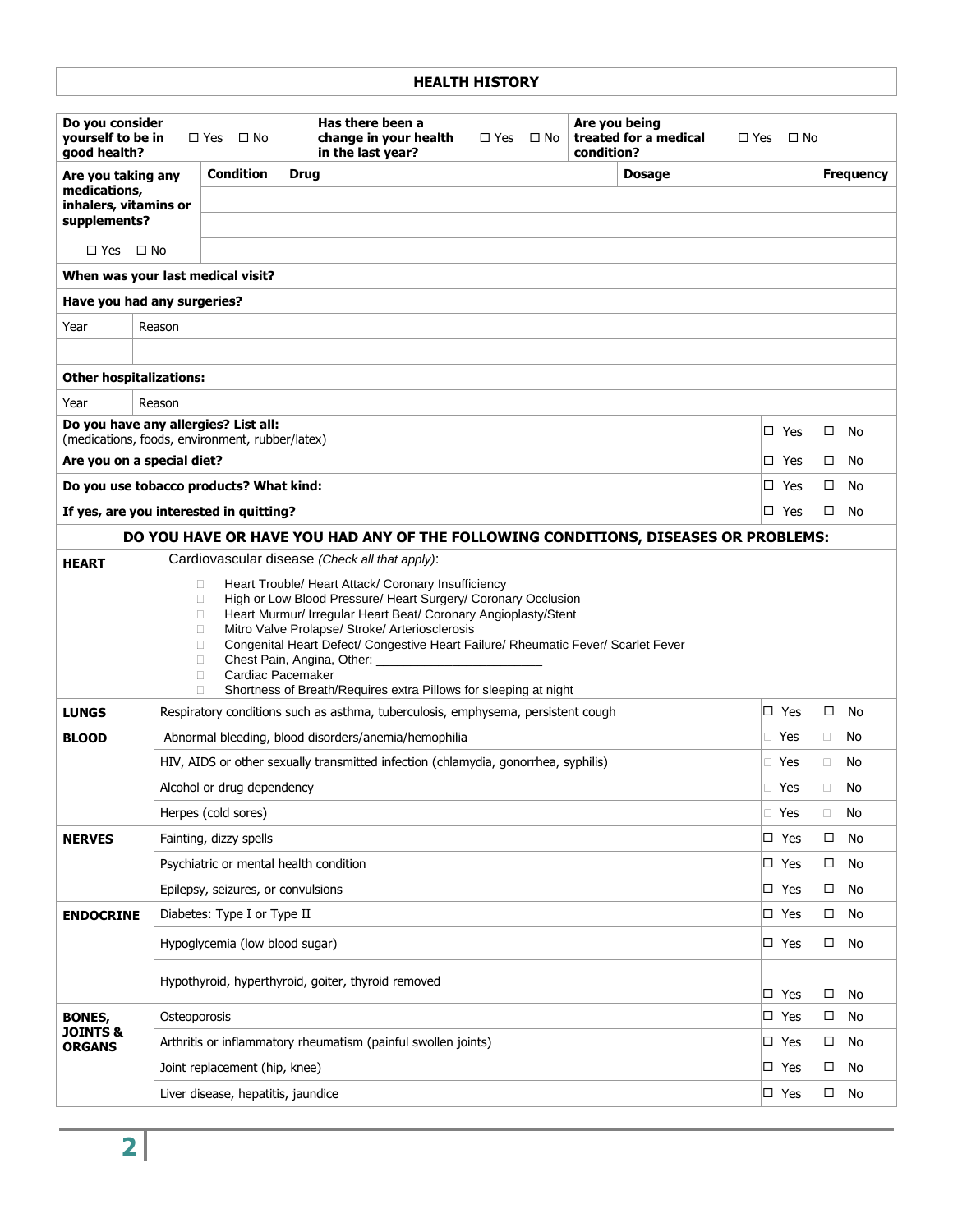|              | Bladder, kidney problems                                                    | ▯<br>Yes  | □<br>No |
|--------------|-----------------------------------------------------------------------------|-----------|---------|
|              | Cancer, radiation, chemotherapy                                             | ⊩⊡<br>Yes | No      |
|              | Is there any condition not mentioned in this form that should be discussed? | ▯<br>Yes  | No      |
| <b>WOMEN</b> | Currently or possibly pregnant (due date:                                   | IП<br>Yes | No      |
| <b>ONLY</b>  | Taking birth control pills or hormone replacement therapy                   | IП<br>Yes | No      |

## **DENTAL**

| When was your last dental care visit:                                                            |                                       |                                                              |   |            |   |    |
|--------------------------------------------------------------------------------------------------|---------------------------------------|--------------------------------------------------------------|---|------------|---|----|
| What was done at this last visit:                                                                |                                       |                                                              |   |            |   |    |
|                                                                                                  |                                       |                                                              |   |            |   |    |
| When was your last dental hygiene 'cleaning treatment':                                          |                                       |                                                              |   |            |   |    |
| Have you ever been advised to take antibiotics before dental treatment?                          |                                       |                                                              | □ | <b>Yes</b> | □ | No |
| Are there growths or sore spots in your mouth?                                                   |                                       |                                                              | □ | Yes        | □ | No |
| Have you ever been diagnosed with periodontal disease or gum disease?                            |                                       |                                                              | □ | Yes        | □ | No |
| Do you ever have dry or burning mouth?                                                           |                                       |                                                              | □ | Yes        | □ | No |
| Have you ever had personalized instruction on caring for your teeth?                             |                                       |                                                              | □ | Yes        | □ | No |
| Have you ever had an allergic reaction to "freezing" (local anesthetic)?                         |                                       |                                                              | □ | Yes        | □ | No |
| Do you have difficulty opening your mouth?                                                       |                                       |                                                              | п | Yes        | □ | No |
| Do you have any present dental problems? (sore teeth, sore gums, sensitive teeth, bleeding gums) |                                       |                                                              | □ | Yes        | □ | No |
| Explain:                                                                                         |                                       |                                                              |   |            |   |    |
| Do you have any dentures, partials, crowns, bridges, implants, or other dental appliance?        |                                       |                                                              | □ | Yes        | □ | No |
| How often do you<br>brush your teeth:                                                            | How often do you<br>floss your teeth: | Is there anything about your smile that you<br>would change? |   |            |   |    |

### **SERVICES & FEES\***

| <b>PKG#1</b>                             | <b>PKG#2</b>                                | <b>PKG#3</b>                            |
|------------------------------------------|---------------------------------------------|-----------------------------------------|
| 'Infant & Toddler'                       | 'Children & Youth'                          | 'Teens, Adults & Seniors'               |
| Ages 1-3 yrs \$19                        | Ages 4-13 yrs \$49                          | Ages 14+ \$99                           |
| Early and regular happy visits promote   | Includes complete dental hygiene            | Includes complete dental hygiene        |
| less anxiety, less cavities, and could   | assessment, risk assessment for oral        | assessment, risk assessment for oral    |
| prevent invasive and expensive treatment | diseases, dental hygiene diagnosis and      | diseases, dental hygiene diagnosis and  |
| in the long term. Up to 15 minutes of    | proposed treatment plan, one-on-one         | proposed treatment plan, one-on-one     |
| time*.                                   | oral hygiene instruction, tartar/stain      | oral hygiene instruction, tartar/stain  |
|                                          | removal & application of                    | removal & application of                |
|                                          | anticariogenics/antimicrobials (if          | anticariogenics/antimicrobials (if      |
|                                          | required, based on individual client need). | required, based on individual client    |
|                                          | Up to 30 minutes of time*                   | need). Up to 60 minutes of time*        |
| <b>PKG#4</b>                             | <b>PKG #5</b>                               | <b>PKG#6</b>                            |
| 'Dental Hygiene Exam'                    | 'Dental Sealants'                           | 'In-office Professional Whitening'      |
| \$19                                     | First tooth in each quadrant \$19           | \$99.00 + tax Using IVERI Whitening. No |
| Includes complete dental hygiene         | Additional tooth in each quadrant \$9       | UV, no heat; blue & red LED light       |
| assessment, risk assessment for oral     | Dental sealants provide extra protection    | enhances whitening using the latest     |
| diseases, dental hygiene diagnosis and   | for the grooved and pitted molars by        | technology.                             |
| proposed treatment plan, impressions for | providing a smooth surface to help block    | Requires 'Dental Hygiene Exam' to       |